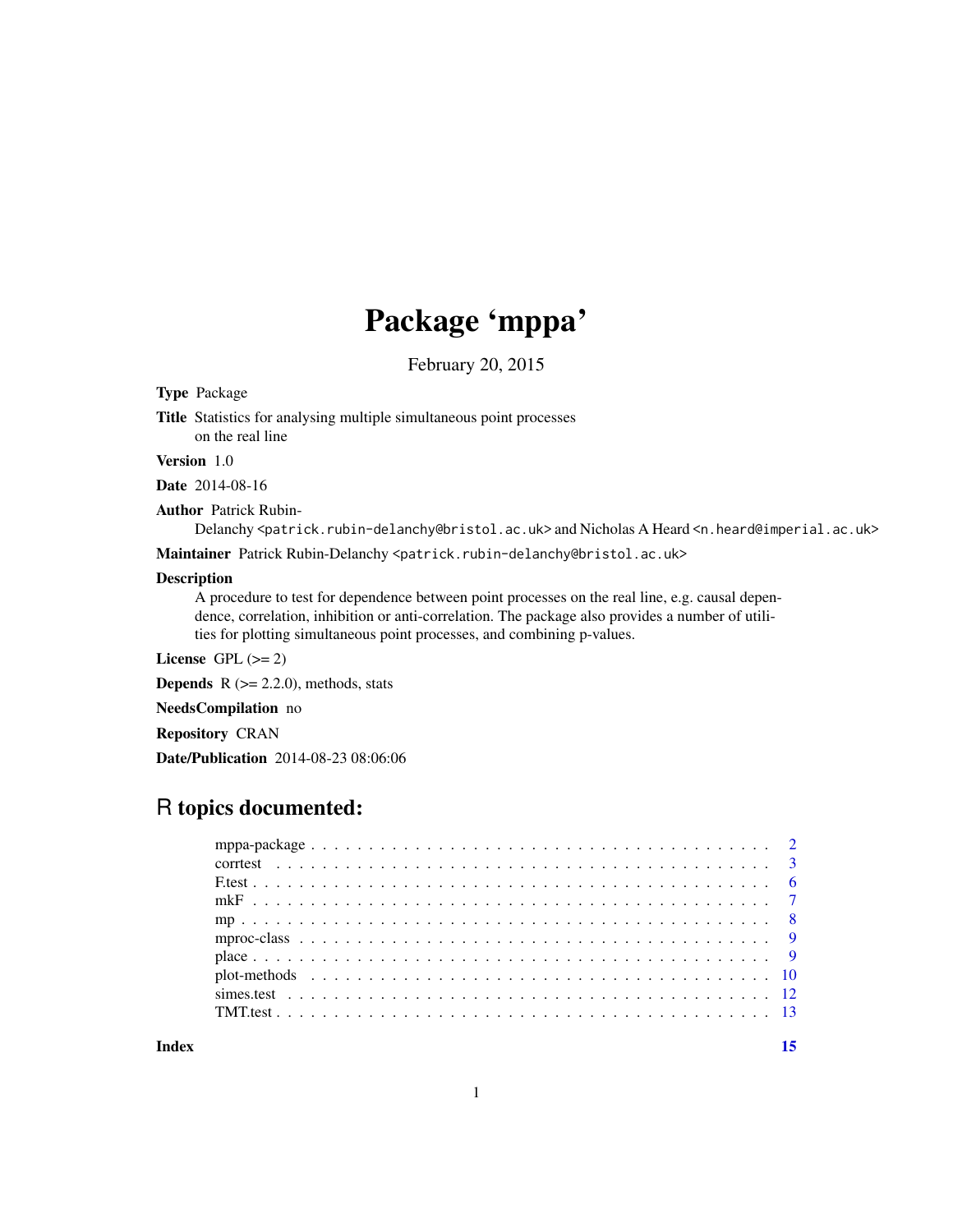<span id="page-1-0"></span>mppa-package *Statistics for analysing multiple simultaneous point processes on the real line*

## **Description**

A procedure to test for dependence between point processes on the real line, e.g. causal dependence, correlation, inhibition or anti-correlation. The package also provides a number of utilities for plotting simultaneous point processes, and combining p-values.

#### Details

| Package: | mppa        |
|----------|-------------|
| Type:    | Package     |
| Version: | 1.0         |
| Date:    | 2014-08-16  |
| License: | $GPL (= 2)$ |
| Depends: | methods     |

corrtest: testing for dependence between point processes (can be causal dependence, correlation, inhibition or anti-correlation).

[mproc](#page-8-1): a class for plotting multiple simultaneous point processes.

TMT.test, F.test, simes.test: methods for combining p-values.

#### Author(s)

Patrick Rubin-Delanchy <patrick.rubin-delanchy> and Nicholas Heard <n.heard@imperial.ac.uk>

Maintainer: Patrick Rubin-Delanchy <patrick.rubin-delanchy@bristol.ac.uk>

#### References

Patrick Rubin-Delanchy and Nicholas A Heard. "A test for dependence between two point processes on the real line". arXiv:1408.3845.

```
A = runif(20)B=runif(20)
##around ten B events are caused by A
B=c(B, sample(A, 10)+abs(rnorm(10, 0,.01))); B = B[B>0&B<1]
## Not run: plot(mp(list(A=A,B=B)))
corrtest(A,B)
```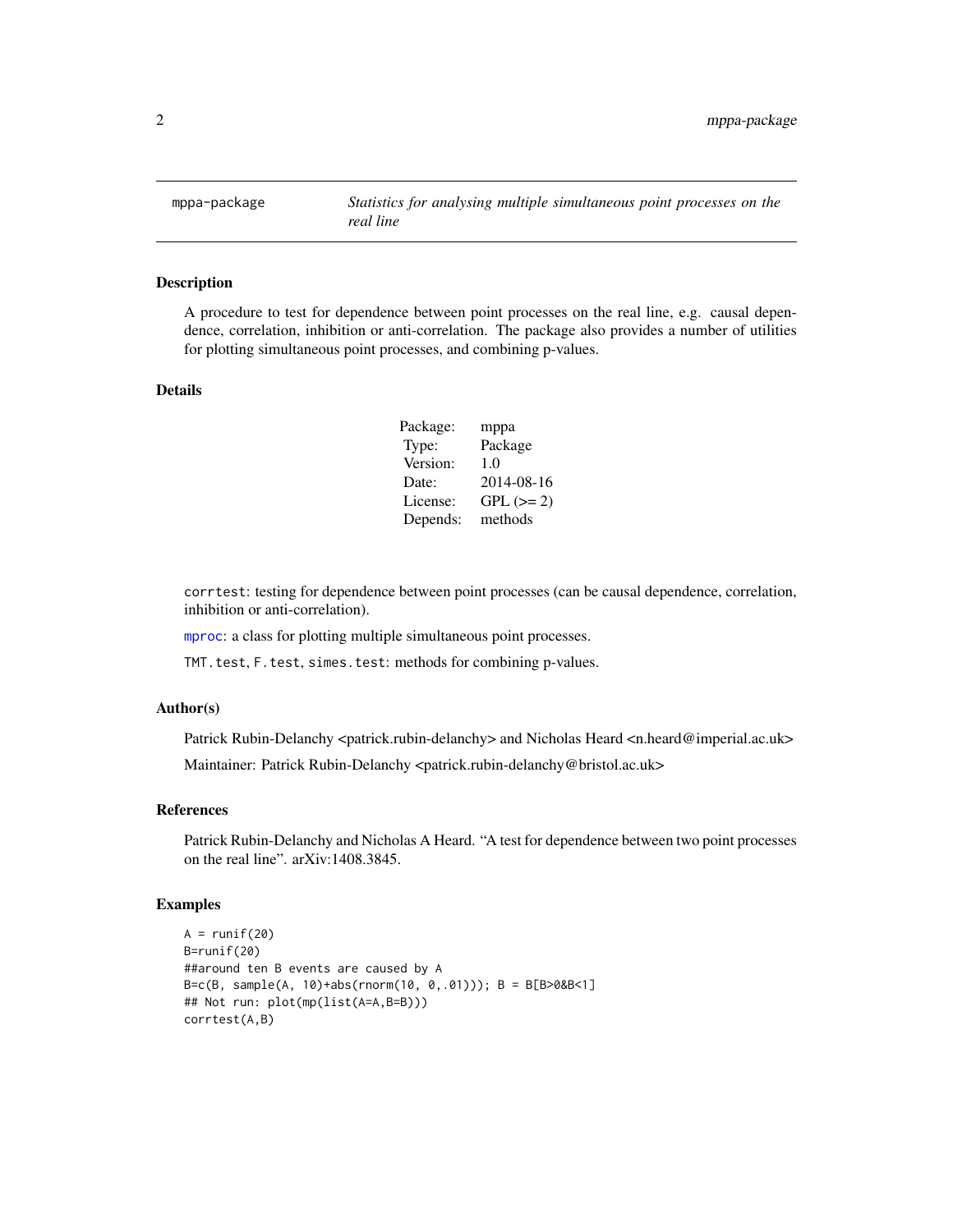## <span id="page-2-1"></span><span id="page-2-0"></span>Description

Given two point processes,  $A$  and  $B$ , simultaneously observed on the real line, this function computes a p-value for  $B$ 's dependence on  $A$ . The function can be parameterised to detect triggering  $(A \text{ causes } B')$ , correlation, inhibition or anti-correlation. Further details are available in the corresponding paper.

#### Usage

```
corrtest(A, B, start = 0, end = 1, F = NULL, alternative = "causes",
     method = "timeout", transform = FALSE, usebeforeA1 = FALSE,
            maxtau = NA, careful = TRUE)
```
#### Arguments

| A           | a vector of event times. We condition on A and test B given A.                                                                                                                                                                                        |
|-------------|-------------------------------------------------------------------------------------------------------------------------------------------------------------------------------------------------------------------------------------------------------|
| B           | a second vector of event times. B is tested conditional on A.                                                                                                                                                                                         |
| start       | the start of the observation period. Must be smaller than all of the event times in<br>A and in B.                                                                                                                                                    |
| end         | the end of the observation period. Must be larger than all of the event times in<br>A and in B.                                                                                                                                                       |
| F           | an increasing function, giving the cumulative intensity of B under the null hy-<br>pothesis. If F=NULL, the cumulative intensity is assumed to be $F(t) = t$ (a<br>homogeneous Poisson process). See details.                                         |
| alternative | can be "causes" (testing for A causing B), "inhibits" (testing for A inhibiting B),<br>"correlation" or "anticorrelation".                                                                                                                            |
| method      | can be "timeout", "simes" or "fisher". These are different ways of testing the<br>cumulative response times. See details.                                                                                                                             |
| transform   | if TRUE, F is first used to 'homogenise' A and B by time change. See details.                                                                                                                                                                         |
| usebeforeA1 | if TRUE, the event times before A[1] are assumed to follow the null model and<br>included in the test. Ignored if alternative is "correlation" or "anticorrelation".                                                                                  |
| maxtau      | if method="timeout" then the user can set maxtau to limit the range of depen-<br>dence being tested for. For example, if alternative is "causes" and maxtau is .1,<br>then only events in B within .1 to the right of an event in A can be triggered. |
| careful     | if TRUE a number of error checks are made before starting the procedure.                                                                                                                                                                              |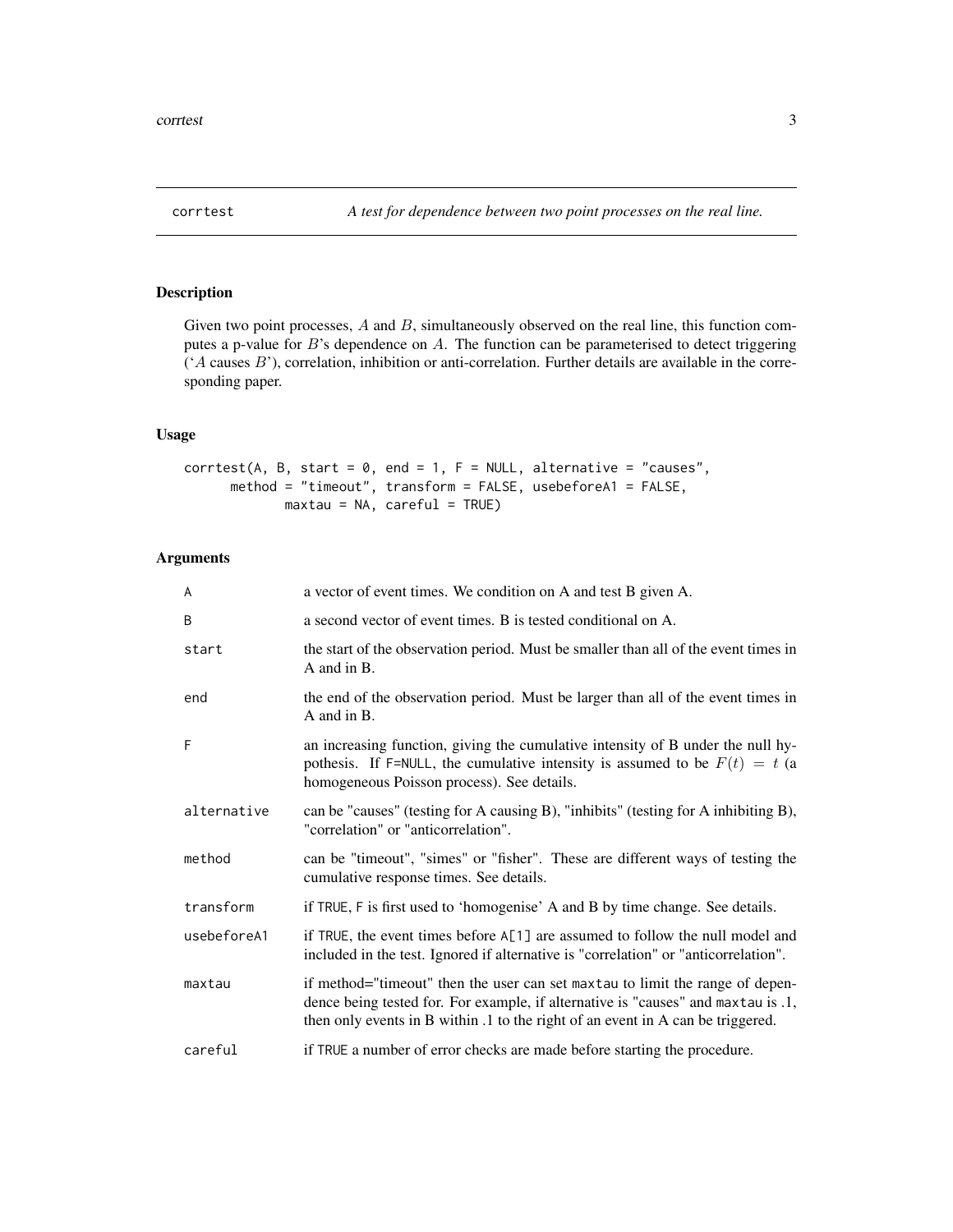#### <span id="page-3-0"></span>Details

Under the null hypothesis the events of  $B$  are assumed to follow a non-homogeneous Poisson process. This has an intensity function  $\lambda(t)$ . The intensity is provided by the user via the input F. If F is NULL (the default),  $B$  follows a homogeneous Poisson process under the null hypothesis. Otherwise F is interpreted as  $F(t) = \int_{\text{start}}^{t} \lambda(x) dx$ . The tests are invariant to any affine transformation of the input function  $F^*(t) = \alpha + \beta F(t)$ . Note that F=NULL is equivalent to F=function(t)t, although the latter is not recommended because the algorithm is faster if it knows the null hypothesis is homogeneous. To choose F the users are invited to estimate the non-homogeneous intensity of B via their favourite method, or try mkF which uses R's in-built density estimation. Note that the non-homogeneous Poisson assumption is a bit stronger than needed, see corresponding paper.

The procedure computes so-called cumulative response times. These are a sequence of values between 0 and 1, one for each event time in  $B$  (or each B after A[1] in the case of causes/inhibition with usebeforeA1=FALSE), which should be ordered uniform variables under the null hypothesis but 'closer to zero' under the alternative.

To test the cumulative response times, the user has the choice between three methods: a timeout test (see [TMT.test](#page-12-1)), Fisher's method (see [F.test](#page-5-1)) and Simes's test (see [simes.test](#page-11-1)).

By default A and B are analysed as given. If transform=TRUE, F is first used to transform A and  $B$  so that  $B$  is homogeneous, and then the transformed processes are tested against a homogeneous null hypothesis.

For further details see corresponding paper.

#### Value

An S3 object of class "htest" with slots

| D.        | the p-value.                                                                                                                    |
|-----------|---------------------------------------------------------------------------------------------------------------------------------|
|           | the test statistic.                                                                                                             |
| data.name | the input processes.                                                                                                            |
| t         | the cumulative response times.                                                                                                  |
| TMTval    | if method="timeout", the largest cumulative response time estimated to have<br>been affected by A, NA otherwise.                |
| TMTi      | if method="timeout", the index of the largest cumulative response time esti-<br>mated to have been affected by A, NA otherwise. |

#### Author(s)

Patrick Rubin-Delanchy <patrick.rubin-delanchy@bristol.ac.uk> and Nicholas A Heard <n.heard@imperial.ac.uk>

#### References

Patrick Rubin-Delanchy and Nicholas A Heard. "A test for dependence between two point processes on the real line". arXiv:1408.3845.

#### See Also

[mkF](#page-6-1), [TMT.test](#page-12-1), [F.test](#page-5-1), [simes.test](#page-11-1)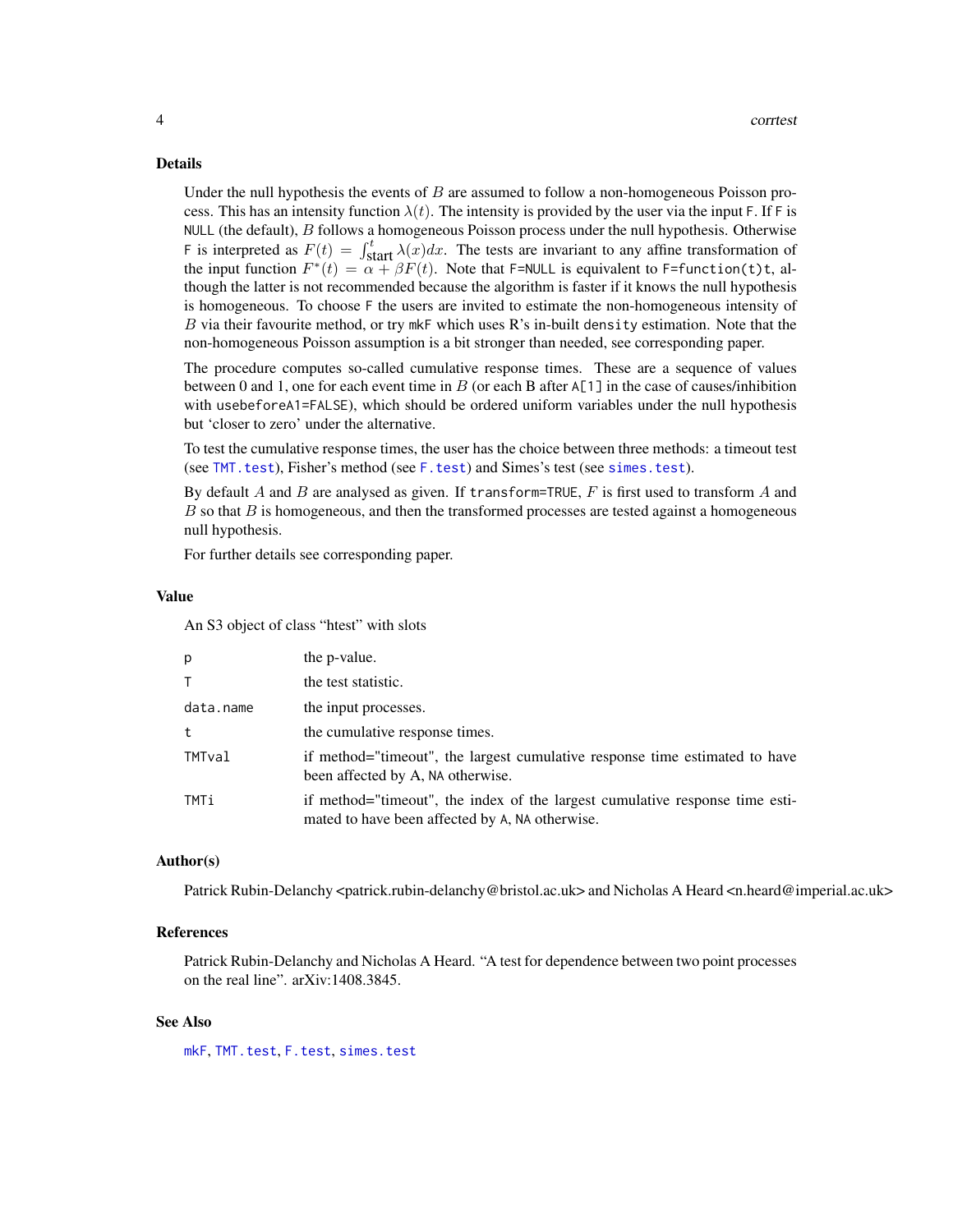#### corrtest 5

```
A = runif(20)Braw=runif(20)
##around ten B events are caused by A
B1=c(Braw, sample(A, 10)+abs(rnorm(10, 0,.01))); B1 = B1[B1>0&B1<1]
##about ten B events are correlated to A
B2=c(Braw, sample(A, 10)+rnorm(10, 0,.01)); B2 = B2[B2>0&B2<1]
##the ten closest B events to A are deleted (anticorrelation)
d=sapply(Braw, function(b) min(abs(b-A))); B3=Braw[-order(d)[1:10]]
##The ten B events that are closest to but after an A event are deleted (inhibition).
##(Adding an A event at zero to be sure there are 10.)
A=c(0,A); d=sapply(Braw, function(b) b-max(A[A<b])); B4=Braw[-order(d)[1:10]]
alternatives=c("causes", "correlation", "anticorrelation", "inhibits")
ps=c()
for (B in list(B1, B2, B3, B4)){
    for (alternative in alternatives){
        p=corrtest(A,B, alternative=alternative)$p
        ps = c(ps, p)}
}
M=matrix(ps, nrow=4, ncol=4)
colnames(M) = c("causal_data", "correlated_data", "anticorrelated_data", "inhibited_data")
rownames(M) = c("causes_test", "correlation_test", "anticorrelation_test", "inhibition_test")
##should (hopefully!) see low p-values on the diagonal:
M
## and high p-values for opposite data versus test combinations,
## e.g. testing for A inhibiting B when in fact A causes B:
M["inhibition_test", "causal_data"]
##Now for a non-homogeneous example. A and B have a common daily pattern:
##their intensity is a sinusoidal curve lambda(t) = 1+sin(2*pi*t)start=0; end=365 #A year
##the cumulative intensity is
F=function(t){
    t%/%1+t%%1+(1-cos(2*pi*t%%1))/(2*pi)
}
##Dropping 365 A and B points according to F
A=sapply(runif(365), function(u){uniroot(function(x) F(x)/365-u, interval=c(0,365))$root})
##B is independent of A aside from common periodicity
B=sapply(runif(365), function(u){uniroot(function(x) F(x)/365-u, interval=c(0,365))$root})
##Bc also has some caused events
Bc=c(B, sample(A, 10)+abs(rnorm(10, 0,.001))); Bc = Bc[Bc>start&Bc<end]
##If we do not account for the common periodicity of A and B we get
##spuriously strong evidence for A causing B (using Fisher's method for speed):
corrtest(A,B, start=start, end=end, method="fisher")
##On the other hand with the correct F, the p-value is uniformly distributed:
corrtest(A,B, start=start, end=end, F=F, method="fisher")
##For reference, with the truly caused process Bc we get
corrtest(A,Bc, start=start, end=end, method="fisher")
```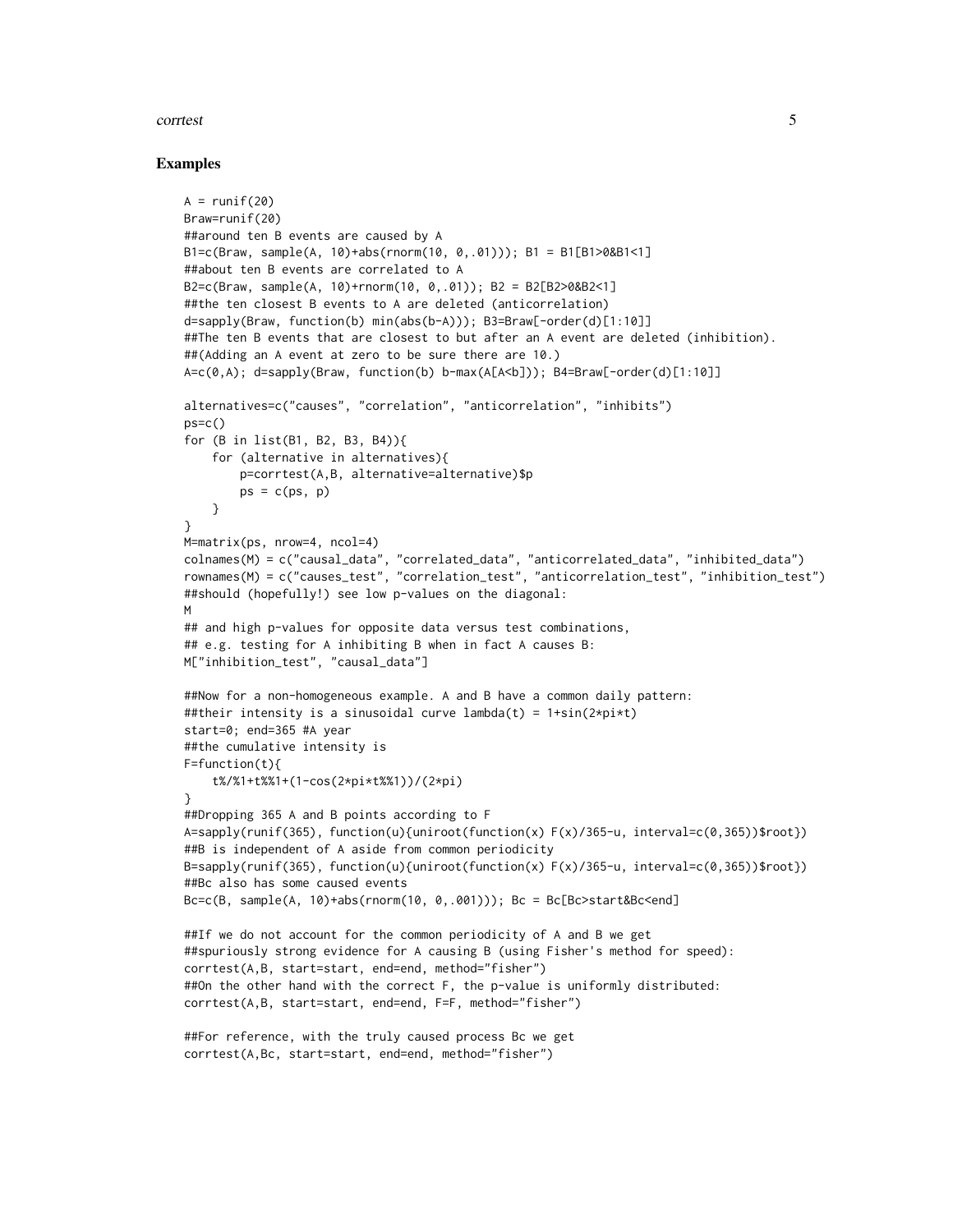```
corrtest(A,Bc, start=start, end=end, F=F, method="fisher")
```
## <span id="page-5-1"></span>F.test *Fisher's method for combining p-values*

## Description

```
Compute the p-value for -2\sum \log p_i.
```
#### Usage

 $F.test(x, returnstat = FALSE)$ 

## Arguments

| x          | a vector of p-values.                                     |
|------------|-----------------------------------------------------------|
| returnstat | if TRUE then return the statistic as well as the p-value. |

#### Value

if returnstat=TRUE then a pair (p,T) where p is the p-value and T is the test, otherwise just p.

#### Author(s)

Patrick Rubin-Delanchy <patrick.rubin-delanchy@bristol.ac.uk>

#### References

Mosteller, F. and Fisher, R. A. (1948). Questions and answers. The American Statistician, 2(5):pp. 30-31.

#### See Also

[TMT.test](#page-12-1), [simes.test](#page-11-1)

```
## This should be uniformly distributed
F.test(runif(10))
```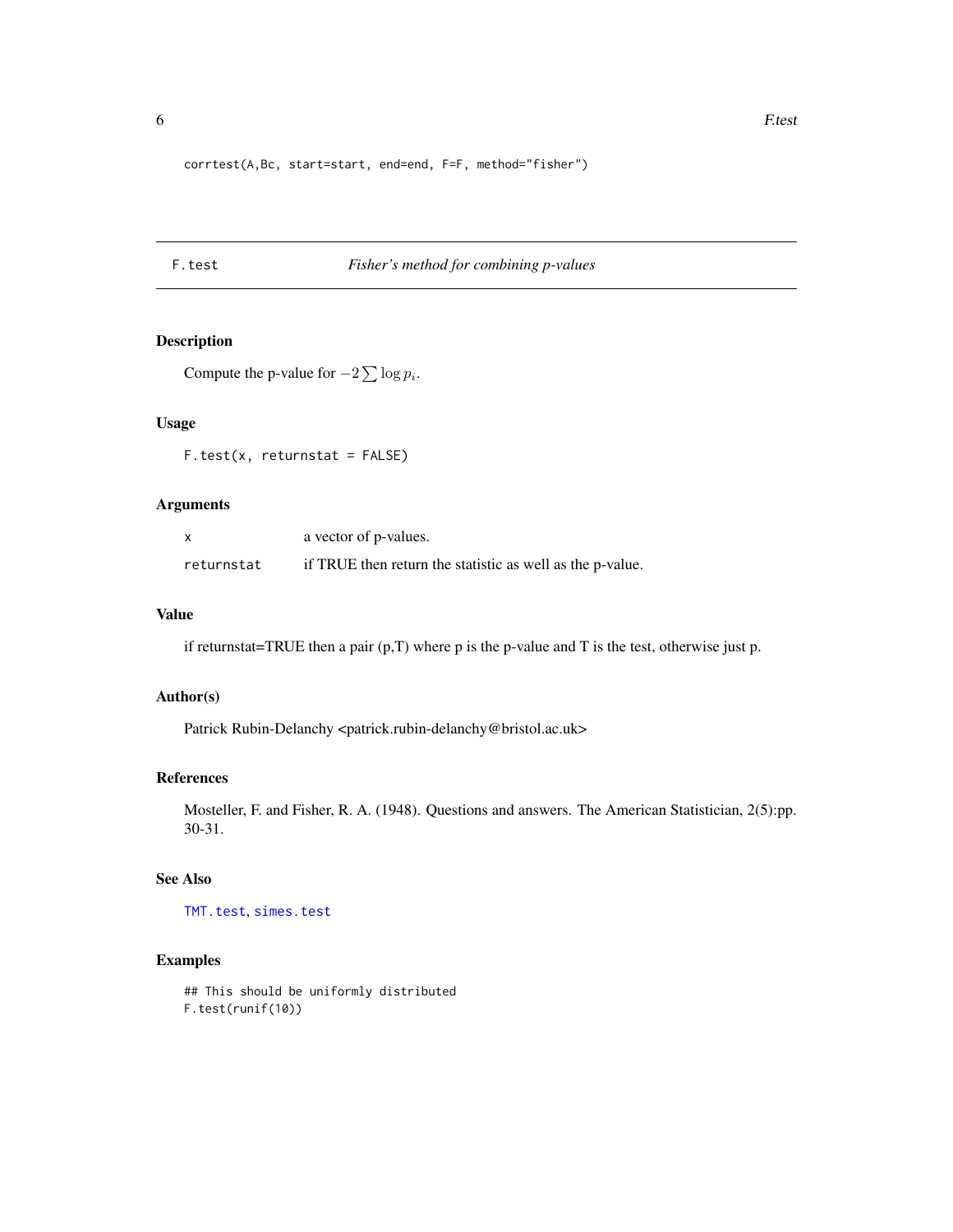<span id="page-6-1"></span><span id="page-6-0"></span>mkF *Estimation of the cumulative intensity of a process using native* density

#### Description

A function that estimates the density of the points and then creates a valid cumulative intensity function F for input to [corrtest](#page-2-1).

## Usage

```
mkF(x, start = 0, end = 1, adjust = 1, disallowzero = TRUE)
```
#### Arguments

| $\mathsf{x}$  | a vector of event times.                                                                          |
|---------------|---------------------------------------------------------------------------------------------------|
| start         | the start of the observation period: must be smaller than all elements of x.                      |
| end           | the end of the observation period: must be greater than all elements of x.                        |
| adjust        | parameter passed on to density.                                                                   |
| disallow.zero | if TRUE do not allow F to be constant. (Useful to avoid spurious results when<br>using corrtest.) |

#### Value

A non-decreasing function that can serve as input to [corrtest](#page-2-1).

## Author(s)

Patrick Rubin-Delanchy <patrick.rubin-delanchy@bristol.ac.uk>

#### References

Patrick Rubin-Delanchy and Nicholas A Heard. "A test for dependence between two point processes on the real line". arXiv:1408.3845.

## See Also

## [corrtest](#page-2-1)

```
start=0; end=1
A=rbeta(100, 1, 10)
B=rbeta(100, 1, 10)
##This will be extreme because A and B are not homogeneous over [0,1]
corrtest(A,B)
##If we use an estimate of F the p-value is less aggressive
```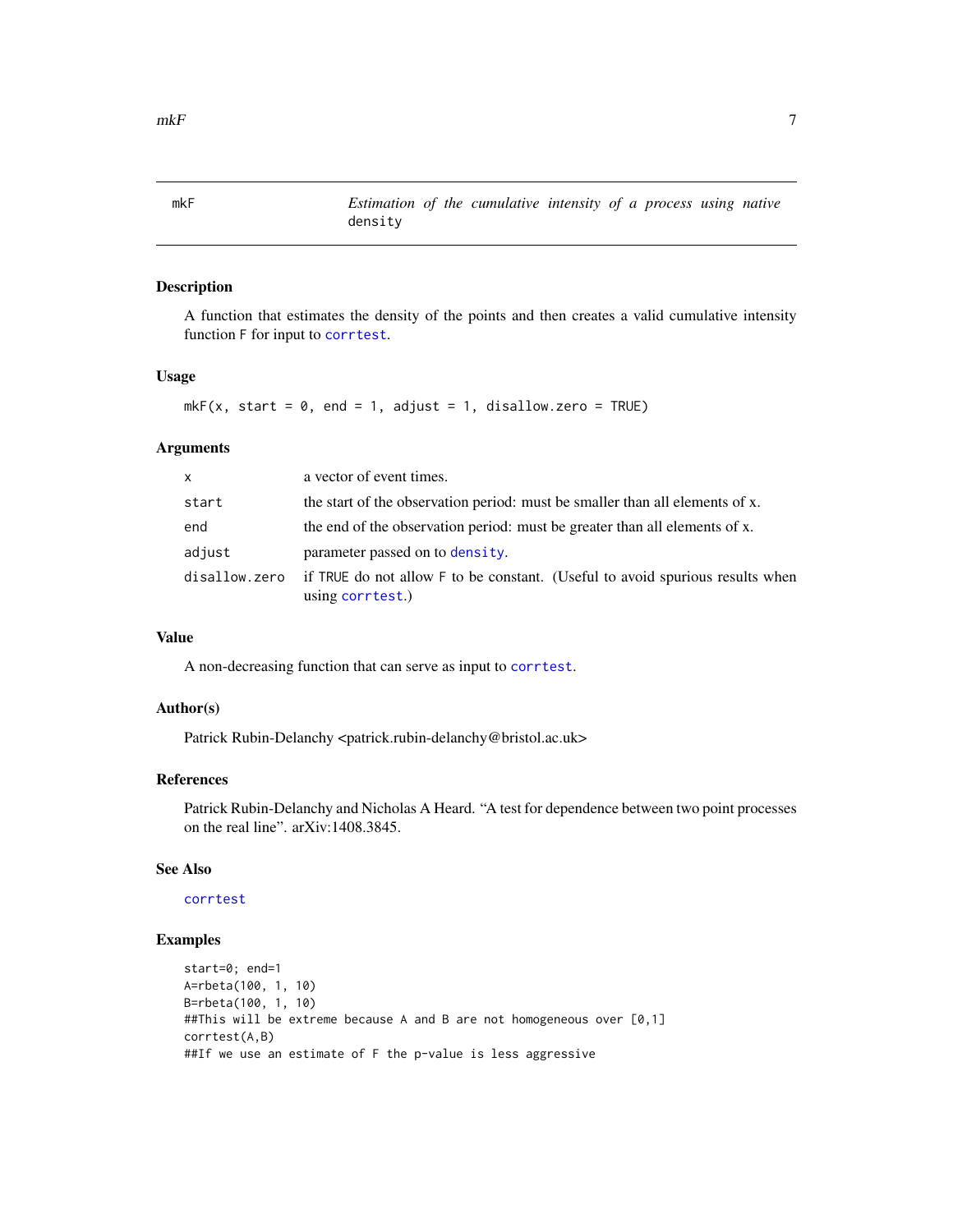```
corrtest(A,B,F=mkF(c(A,B), start=0, end=1))
##But we can still find evidence of A causing B:
Bc=c(B, sample(A, 10)+abs(rnorm(10, 0,.0001))); Bc = Bc[Bc>start&Bc<end]
corrtest(A,Bc,F=mkF(c(A,Bc), start=0, end=1))
```
## <span id="page-7-1"></span>mp *Create objects of class* mproc

## Description

A function to create objects of class mproc, allowing manipulation of multiple simultaneous point processes.

### Usage

 $mp(..., start = numeric(0), end = numeric(0))$ 

## Arguments

| $\cdot$ $\cdot$ $\cdot$ | either a list of vectors of event times, or the same vectors given as a sequence of<br>arguments.                                      |
|-------------------------|----------------------------------------------------------------------------------------------------------------------------------------|
| start                   | the start of observations, must be smaller than all event times. If not specified<br>the start will be set to the smallest event time. |
| end                     | the end of observations, must be greater than all event times. If not specified the<br>end will be set to the greatest event time.     |

## Value

An object of class mproc with slots:

| events | a list of vectors of event times. |
|--------|-----------------------------------|
| start  | the start of observations.        |
| end    | the end of observations.          |

## Author(s)

Patrick Rubin-Delanchy <patrick.rubin-delanchy@bristol.ac.uk>

```
mp(runif(10))
mp(runif(10), runif(10), start=0, end=1)
mp(list(runif(10), runif(10)), start=0, end=1)
```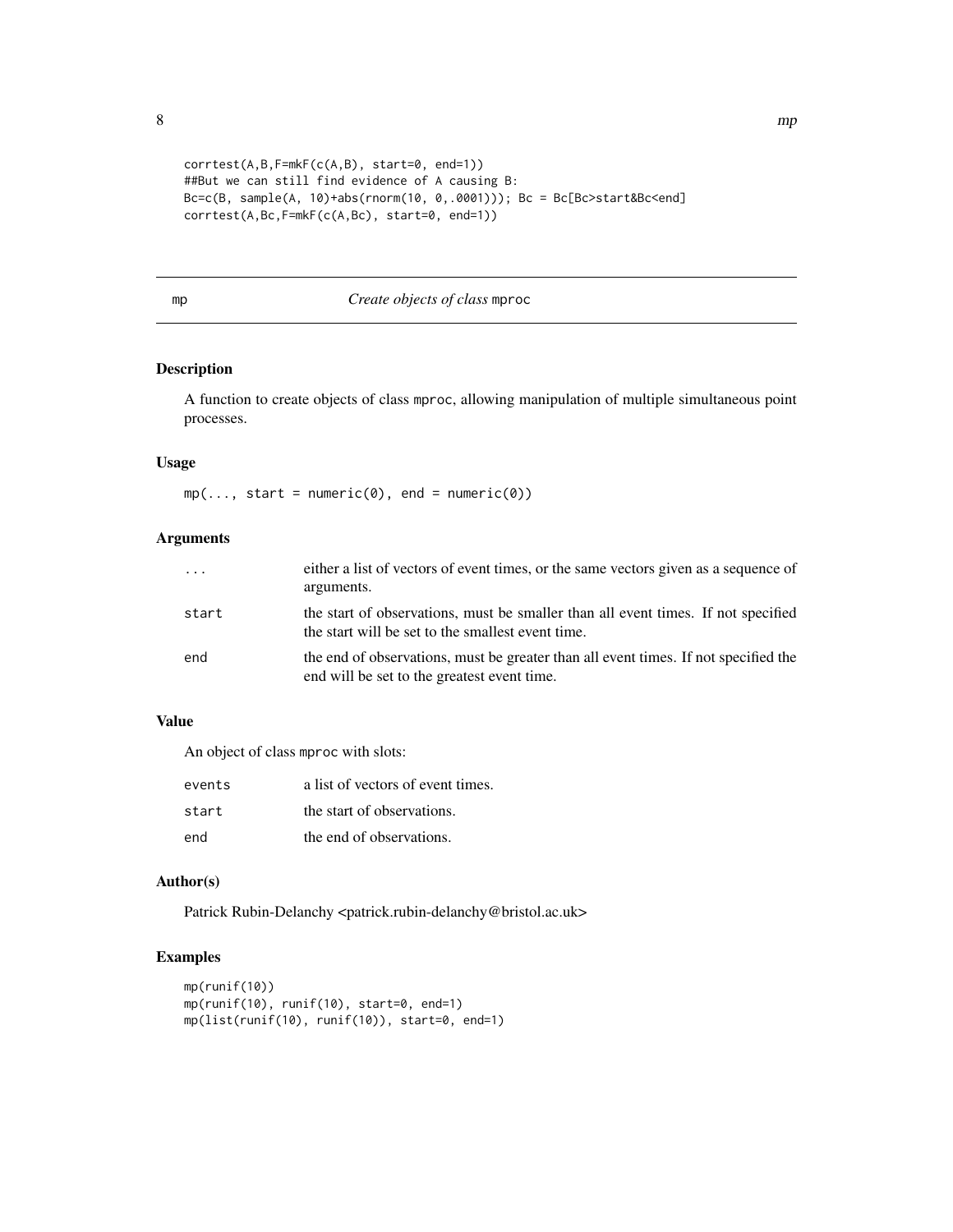<span id="page-8-1"></span><span id="page-8-0"></span>mproc-class *Class* mproc

#### Description

Manipulation of sets of one-dimensional processes - Internal.

## Objects from the Class

Objects can be created by calls of the form new ("[mp](#page-7-1)roc",  $\dots$ ), or use mp (recommended).

#### **Slots**

events: Object of class list. start: Object of class numeric. end: Object of class numeric.

#### Methods

plot signature( $x = "mproc", y = "missing": ...$ 

#### Author(s)

Patrick Rubin-Delanchy <patrick.rubin-delanchy@bristol.ac.uk>

## See Also

[mp](#page-7-1)

## Examples

showClass("mproc")

place *Function to place a point on a period-by-period plot generated by* [plot,mproc-method](#page-9-1)

#### Description

Places a point at a specified event time on a period-by-period plot generated by plot, mproc-method.

## Usage

place(e, m, period, ...)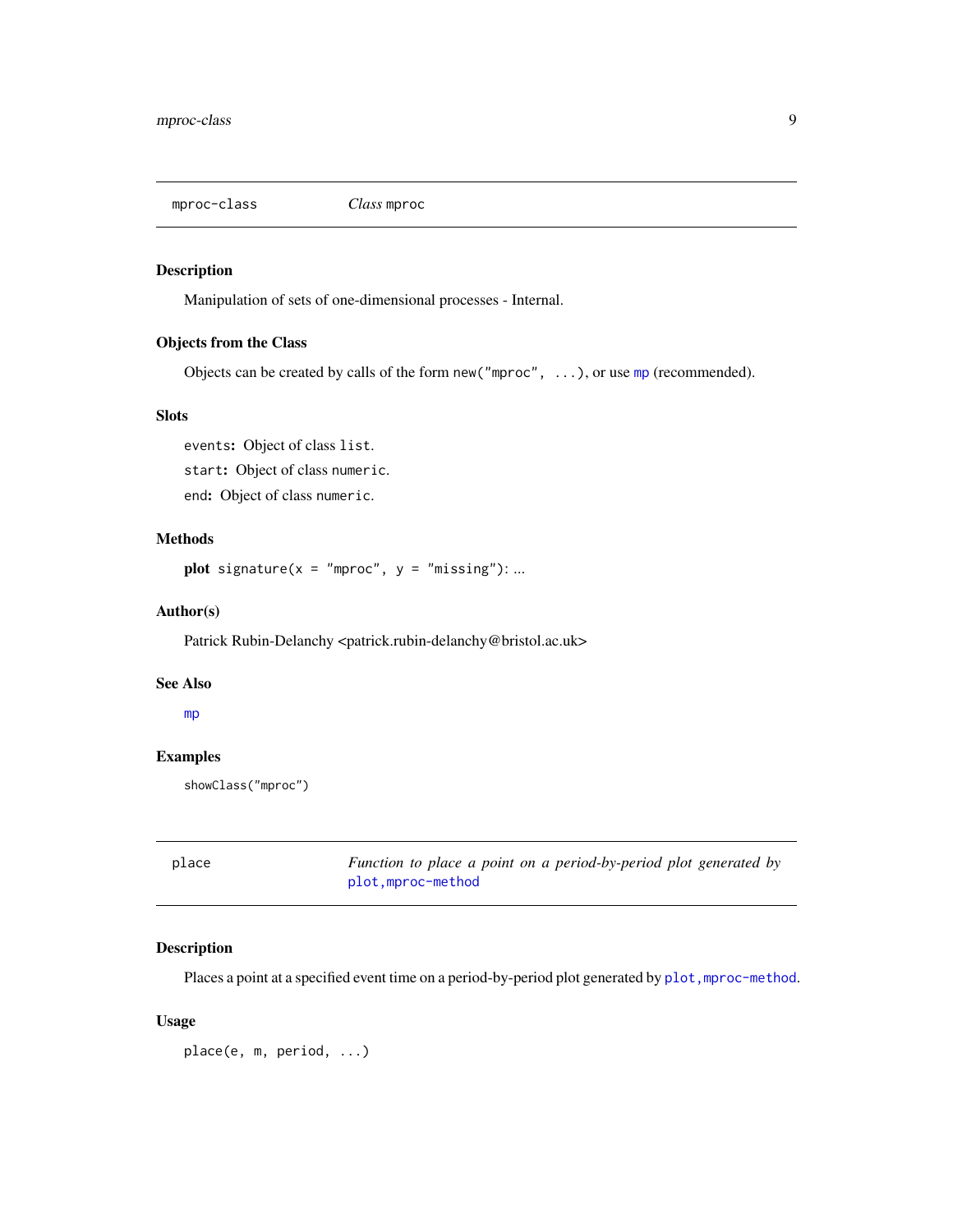#### <span id="page-9-0"></span>Arguments

| e      | the event time - must be within the start and end times of m. |
|--------|---------------------------------------------------------------|
| m      | an object of class mproc.                                     |
| period | the period of the period-by-period plot.                      |
|        | further arguments passed to points.                           |

#### Author(s)

Patrick Rubin-Delanchy <patrick.rubin-delanchy@bristol.ac.uk>

## See Also

[plot,mproc-method](#page-0-0), [mp](#page-7-1)

#### Examples

```
#### A has a daily pattern: its intensity is a sinusoidal curve lambda(t) = 1+sin(2*pi*t)start=0; end=365 #A year
##the cumulative intensity is
F=function(t){
    t%/%1+t%%1+(1-cos(2*pi*t%%1))/(2*pi)
}
##Dropping 365 A and B points according to F
A=sapply(runif(365), function(u){uniroot(function(x) F(x)/365-u, interval=c(0,365))$root})
m=mp(A,start=start, end=end)
##This plots A in a period by period plot
## Not run: plot(m, period=1)
##The middle of the day in the middle of the year:
x=365/2
## Not run: place(x,m, period=1, col="red", pch=8, cex=10)
```
plot-methods *Methods for function* plot *in package 'mproc'*

#### <span id="page-9-1"></span>Description

Plot objects of class [mproc](#page-8-1).

#### Usage

```
## S4 method for signature 'mproc'
plot(x, period=NA, id=1, mks=NULL, palette=rainbow, cols=NULL, xlab="Time", ylab="",...)
```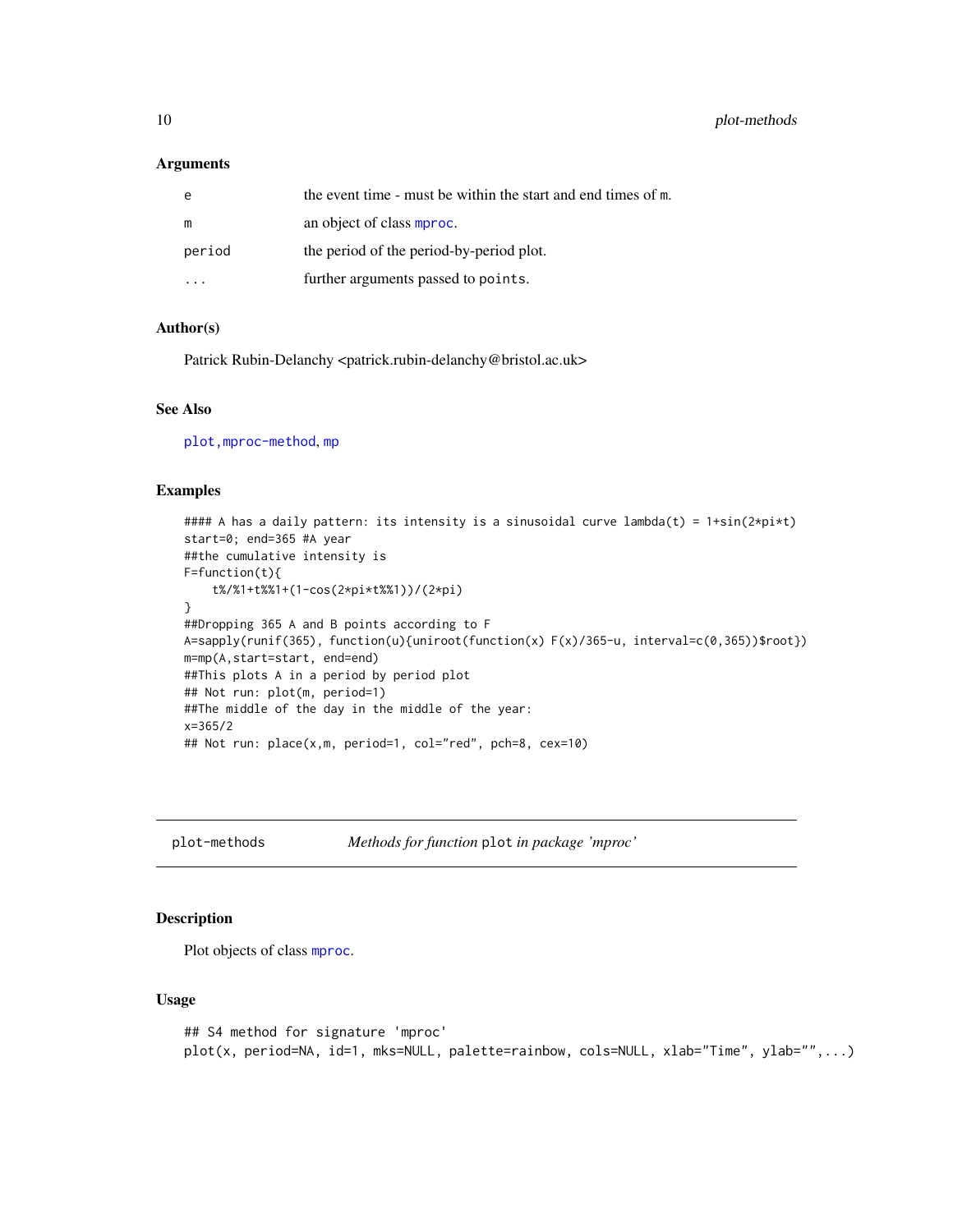## <span id="page-10-0"></span>plot-methods 11

#### **Arguments**

| $\mathsf{x}$ | an object of class mproc.                                                                              |
|--------------|--------------------------------------------------------------------------------------------------------|
| period       | if given, will wrap the data into periods, and plot each period on a horizontal<br>line. See example.  |
| id           | the vector id to be plotted in periods. Ignored if period is not given.                                |
| mks          | a vector or a list of vectors of marks. Points with the same mark will be shown<br>in the same colour. |
| palette      | a colour palette. Ignored if mks is NULL or cols is given.                                             |
| cols         | a vector or a list of vectors of colours for the points.                                               |
| xlab         | the label for the x-axis.                                                                              |
| ylab         | the label for the y-axis.                                                                              |
| .            | further arguments passed on to plot.                                                                   |

#### Methods

 $signature(x = "mproc")$ 

## Author(s)

Patrick Rubin-Delanchy <patrick.rubin-delanchy@bristol.ac.uk>

```
A = c(.1, .2, .3)B = c(.1, .2, .3)##Giving the last point in B a different colour from the rest
## Not run: plot(mp(list(A=A,B=B)), mks=list(c(1,1,1), c(1,1,2)))
#### A and B have a common daily pattern:
### their intensity is a sinusoidal curve lambda(t) = 1+sin(2*pi*t)start=0; end=365 #A year
##the cumulative intensity is
F=function(t){
    t%/%1+t%%1+(1-cos(2*pi*t%%1))/(2*pi)
}
##Dropping 365 A and B points according to F
A=sapply(runif(365), function(u){uniroot(function(x) F(x)/365-u, interval=c(0,365))$root})
B=sapply(runif(365), function(u){uniroot(function(x) F(x)/365-u, interval=c(0,365))$root})
##This plots A and B
## Not run: plot(mp(A,B, start=start, end=end), pch=".")
##This plots B, one day represented on each horizontal line
## Not run: plot(mp(A,B, start=start, end=end), period=1, id=2)
##Same as above, but now colouring the seventh day of every week differently:
## Not run: plot(mp(A,B, start=start, end=end), period=1, id=2,mks=round(B%%7)==6)
##Now A and B are in the same plot, different colour
lA=length(A); lB=length(B);
## Not run: plot(mp(c(A,B),start=start,end=end),period=1,mks=c(rep(1,lA), rep(2,lB)))
```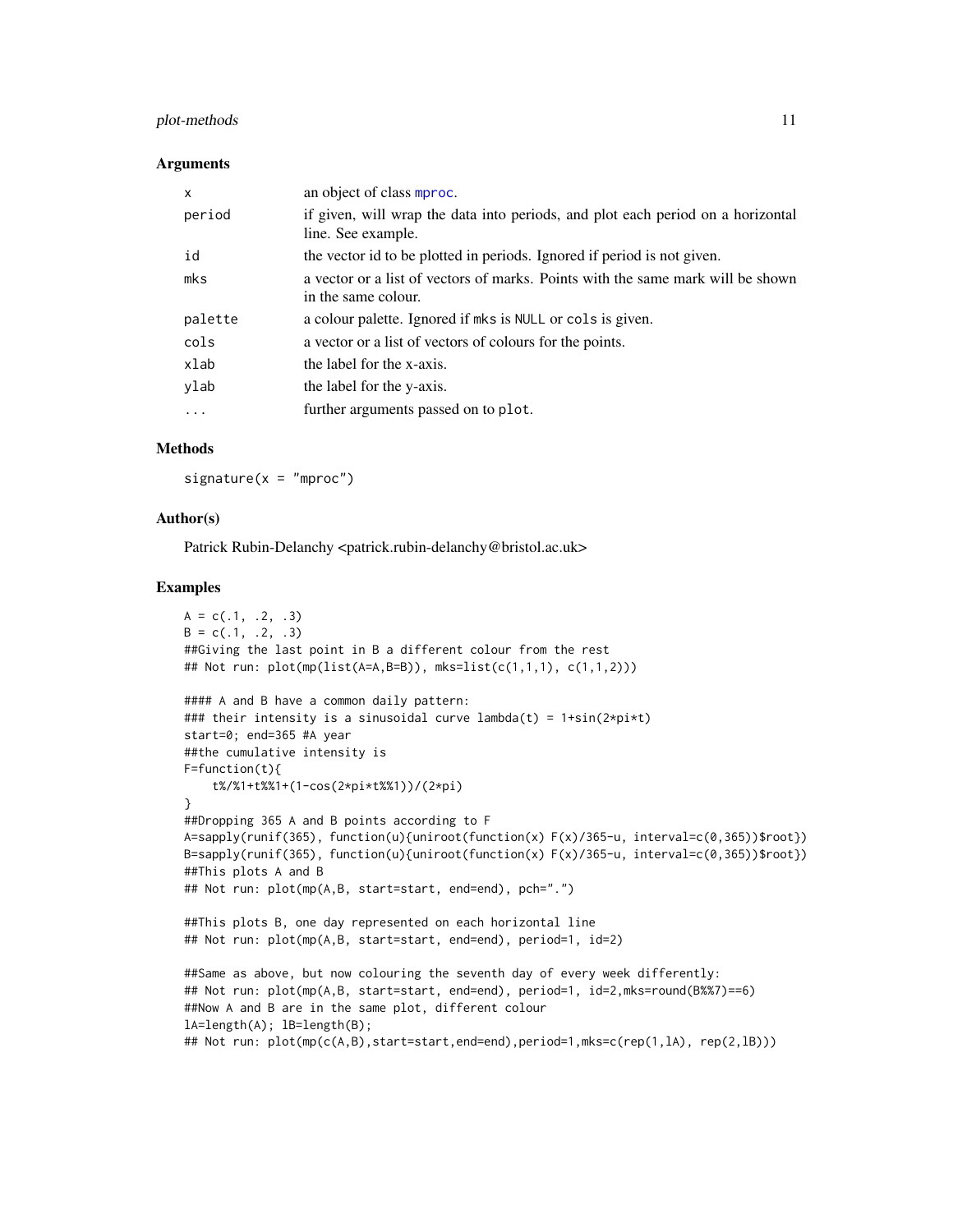<span id="page-11-1"></span><span id="page-11-0"></span>

#### Description

Computes the combined p-value  $\min(np_{(i)}/i)$  where  $p_{(1)}, \ldots, p_{(n)}$  are the ordered p-values.

## Usage

simes.test(x, returnstat = FALSE)

## Arguments

|            | a vector of p-values.                                                                                              |
|------------|--------------------------------------------------------------------------------------------------------------------|
| returnstat | if TRUE then return the statistic as well as the p-value. (Very unusually, they<br>are the same with this method.) |

## Value

if returnstat=TRUE then a pair (p,T) where p is the p-value and T is the test, otherwise just p.

#### Author(s)

Patrick Rubin-Delanchy <patrick.rubin-delanchy@bristol.ac.uk>

#### References

Simes, R. J. (1986). An improved Bonferroni procedure for multiple tests of significance. Biometrika, 73(3):751-754.

## See Also

[F.test](#page-5-1), [TMT.test](#page-12-1)

```
## This should be uniformly distributed
simes.test(runif(10))
```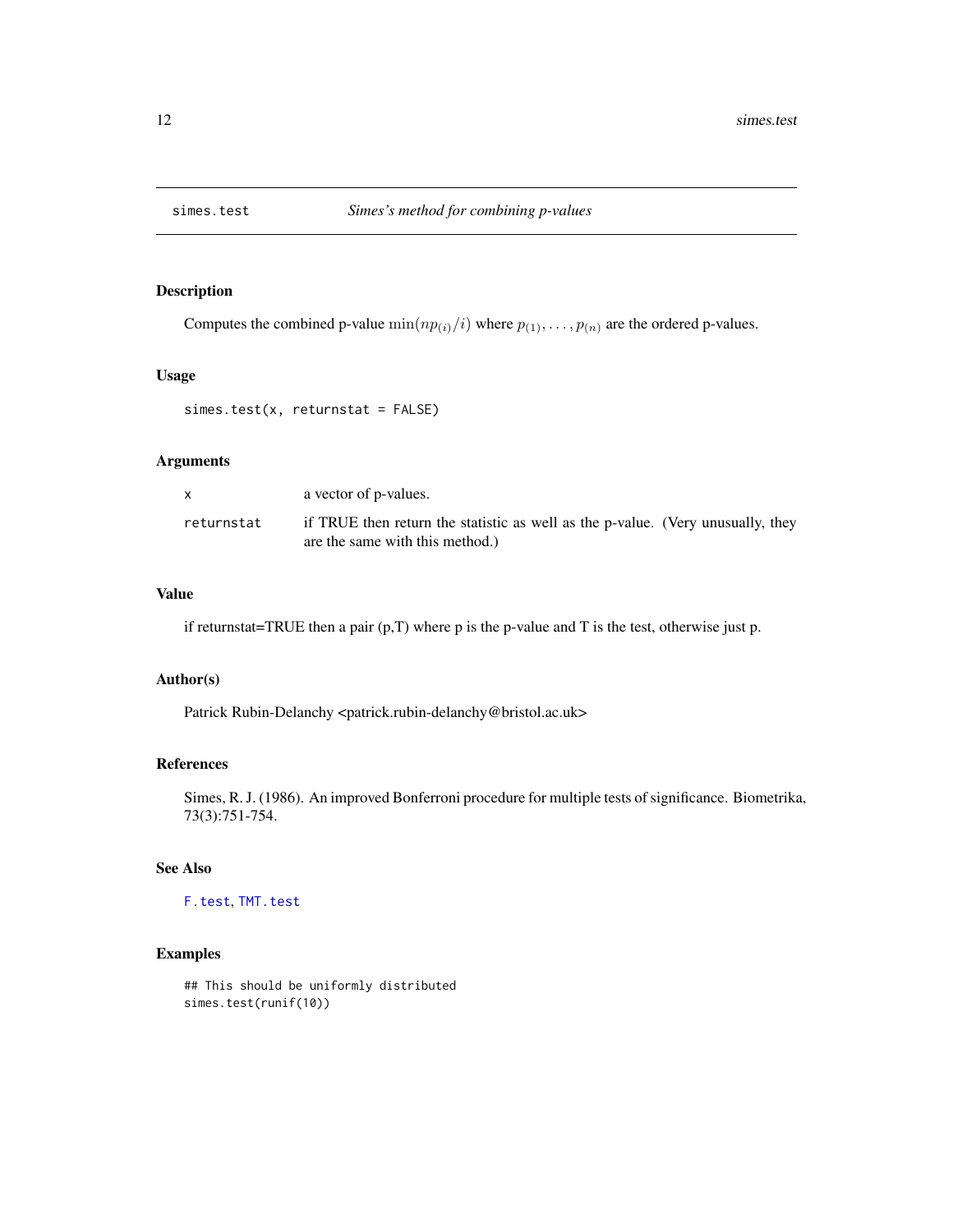<span id="page-12-1"></span><span id="page-12-0"></span>

## Description

Under the null hypothesis that  $p_1, \ldots, p_n$  are independent and uniformly distributed on [0, 1], this function computes the p-value for the maximum likelihood of the changepoint model  $d(p) \propto \lambda_1$ if  $p \leq \tau$  and  $d(p) \propto \lambda_2$  otherwise, where d is a piecewise constant density with one changepoint, with unknown parameters  $\lambda_1 \geq \lambda_2$  and  $\tau \in [0, 1]$ . The null hypothesis is  $\lambda_1 = \lambda_2$ .

#### Usage

```
TMT.test(x, method = "AUTO", maxtau = 1, samples = 1000)
```
#### Arguments

| $\times$ | a vector of p-values.                                                                                                                                                                                                    |
|----------|--------------------------------------------------------------------------------------------------------------------------------------------------------------------------------------------------------------------------|
| method   | if "AUTO" then the computation method will be chosen automatically. If "NOE",<br>the p-value is computed exactly (effort is order $n^2$ ) by Noe's recursion. If "SIM",<br>then the p-value is determined by simulation. |
| maxtau   | restrict the changepoint to a maximum maxtau. Useful if we are only interested<br>in testing small p-values.                                                                                                             |
| samples  | number of samples used for simulation. Ignored if method is "NOE" or method<br>is "AUTO" with $n < 1000$ .                                                                                                               |

#### Details

The p-value for the maximum likelihood can be restated as the solution to

$$
P[u_1 \geq o_1, \ldots, u_n \geq o_n],
$$

where  $o_1, \ldots, o_n$  are a sequence determined from the maximum likelihood and  $u_1, \ldots, u_n$  are ordered uniform random variables. Computing this probability is harder than it looks, because simple analytical recursions fail due to catastrophic cancellation. We have implemented Noe's recursions, which are safe but expensive for large n, so we recommend simulation for  $n \geq 1000$ . This will be done automatically if method="AUTO".

#### Value

| 1k   | the maximum likelihood.                                                                                                                         |
|------|-------------------------------------------------------------------------------------------------------------------------------------------------|
| TMTi | the rank of the largest p-value to the left of the estimated changepoint (the rank<br>of the largest p-value in the group of 'small' p-values). |
| TMTu | the largest p-value to the left of the changepoint (the largest p-value in the group<br>of 'small' p-values).                                   |
| р    | the p-value of the test. If maxtau was set, and no inputs were lower than maxtau,<br>the p-value returned is 1.                                 |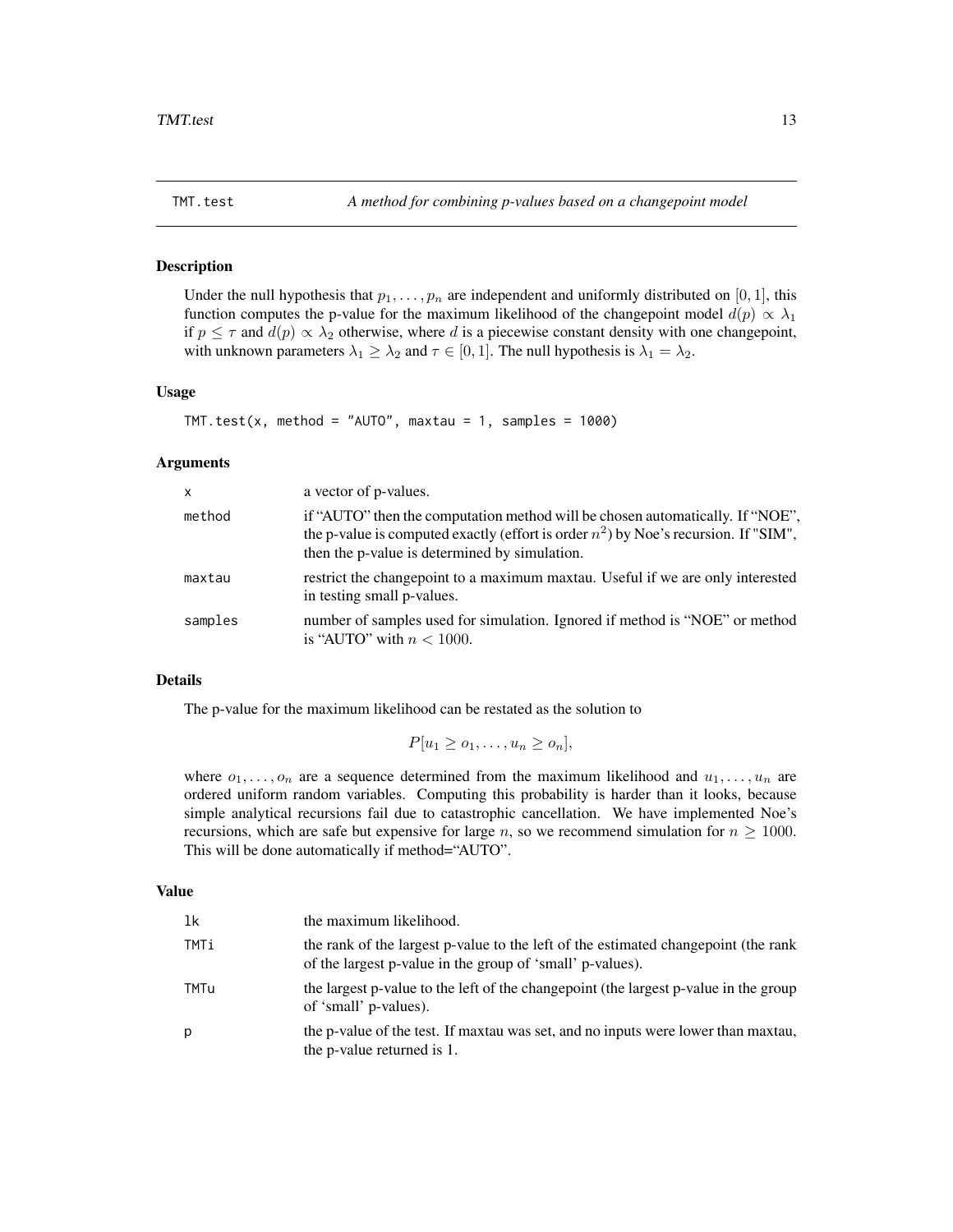#### <span id="page-13-0"></span>Author(s)

Patrick Rubin-Delanchy <patrick.rubin-delanchy@bristol.ac.uk>

#### References

Patrick Rubin-Delanchy and Nicholas A Heard. "A test for dependence between two point processes on the real line". arXiv:1408.3845.

Noe, M. (1972). The calculation of distributions of two-sided Kolmogorov-Smirnov type statistics. The Annals of Mathematical Statistics, pages 58-64.

Noe, M. and Vandewiele, G. (1968). The calculation of distributions of Kolmogorov-Smirnov type statistics including a table of significance points for a particular case. The Annals of Mathematical Statistics, 39(1):233-241.

## See Also

[F.test](#page-5-1), [simes.test](#page-11-1)

```
## This should be uniformly distributed
TMT.test(runif(10))$p
## Whenever no p-values fall inside [0,maxtau] the returned p-value is one
replicate(20,TMT.test(runif(10), maxtau=.1)$p)
##Use maxtau to gain extra detection power if only interested in a
##subset of very low p-values, e.g.
TMT.test(c(.04, .5))$p
##is larger than
TMT.test(c(.04, .5), maxtau=0.05)$p
```